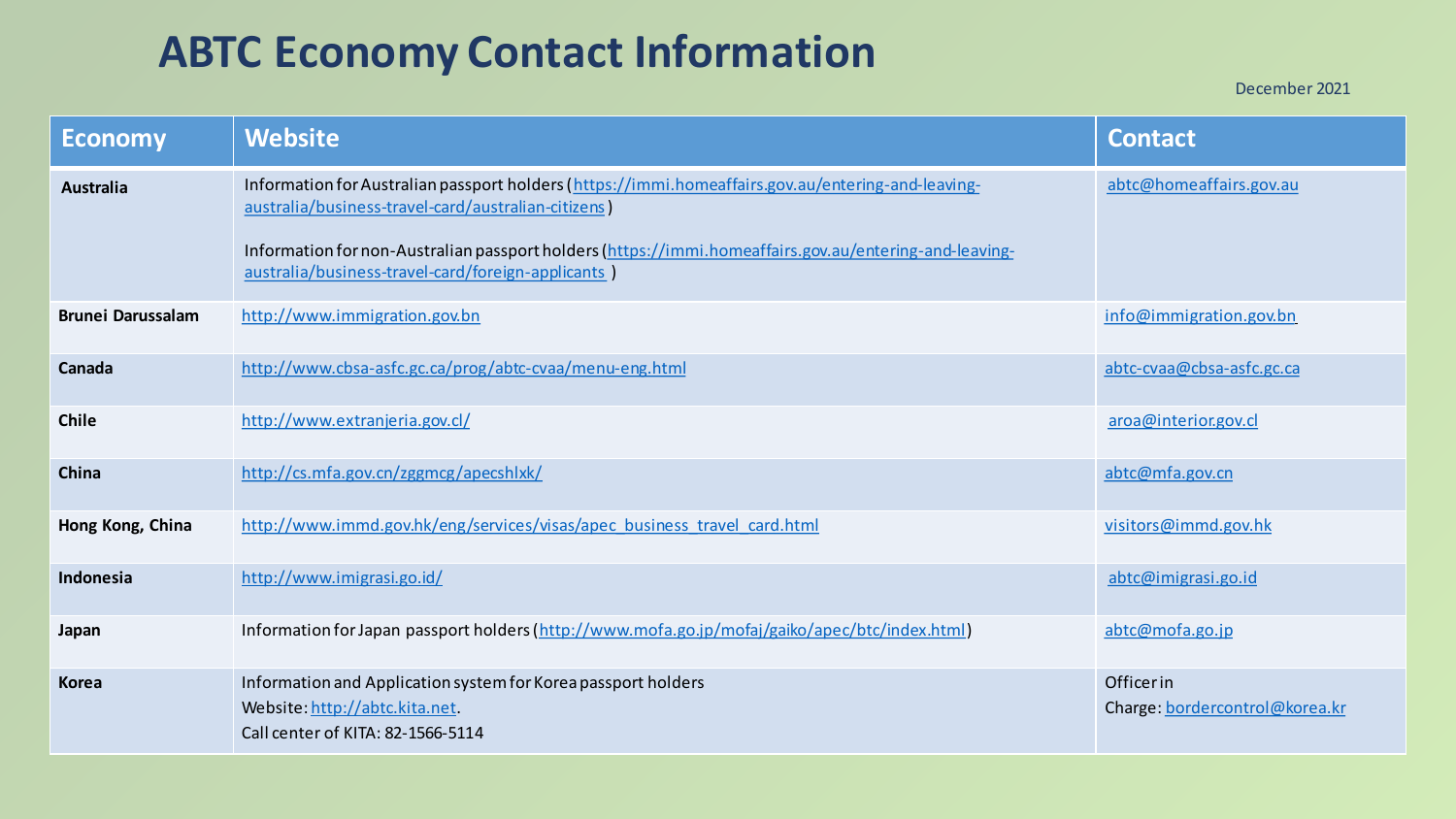## **ABTC Economy Contact Information**

December 2021

| <b>Economy</b>          | <b>Website</b>                                                                                                                                                                                                                                                                          | <b>Contact</b>                                                                                                                                         |
|-------------------------|-----------------------------------------------------------------------------------------------------------------------------------------------------------------------------------------------------------------------------------------------------------------------------------------|--------------------------------------------------------------------------------------------------------------------------------------------------------|
| <b>Malaysia</b>         | Department Of Immigration Malaysia , Visa, Pass & Permit Division , No.15, 1st Floor (Podium), Persiaran Perdana,<br>Precint 2,<br>Federal Government Administration Centre 62550 PUTRAJAYA<br>(APEC Business Travel Card Unit)                                                         | Officer In Charge: 03-<br>88801515<br>Processing Officer: 03-88801174 / 03-<br>88801496 (Allinquiries)<br>Fax: 03-88801383<br>Email: norita@imi.gov.my |
| <b>Mexico</b>           | www.gob.mx/inm                                                                                                                                                                                                                                                                          | furbina@inami.gob.mx<br>jgonzalezur@inami.gob.mx<br>vperez@inami.gob.mx                                                                                |
| <b>New Zealand</b>      | Information for New Zealand passport holders (https://www.immigration.govt.nz/documents/forms-and-<br>guides/apec.pdf)<br>Information of non-New Zealand passport holders (https://www.immigration.govt.nz/new-zealand-visas/apply-<br>for-a-visa/about-visa/apec-business-travel-card) | abtc@mbie.govt.nz                                                                                                                                      |
| <b>Papua New Guinea</b> | http://www.immigration.gov.pg/apec/42-apec-business-travel-card-scheme.html                                                                                                                                                                                                             | abtc@immigration.gov.pg                                                                                                                                |
| Peru                    | http://www.rree.gob.pe/SitePages/abtc.aspx                                                                                                                                                                                                                                              | cdelcastillo@rree.gob.pe<br>fsarcoj@rree.gob.pe                                                                                                        |
| <b>The Philippines</b>  | https://consular.dfa.gov.ph/visainformation/25-visa/226-apec-business-travel-card                                                                                                                                                                                                       | Fax No: +632 836-7763<br>email address: oca.abtc@dfa.gov.ph                                                                                            |
| <b>Russia</b>           |                                                                                                                                                                                                                                                                                         | vladimir.kristov@yahoo.com                                                                                                                             |